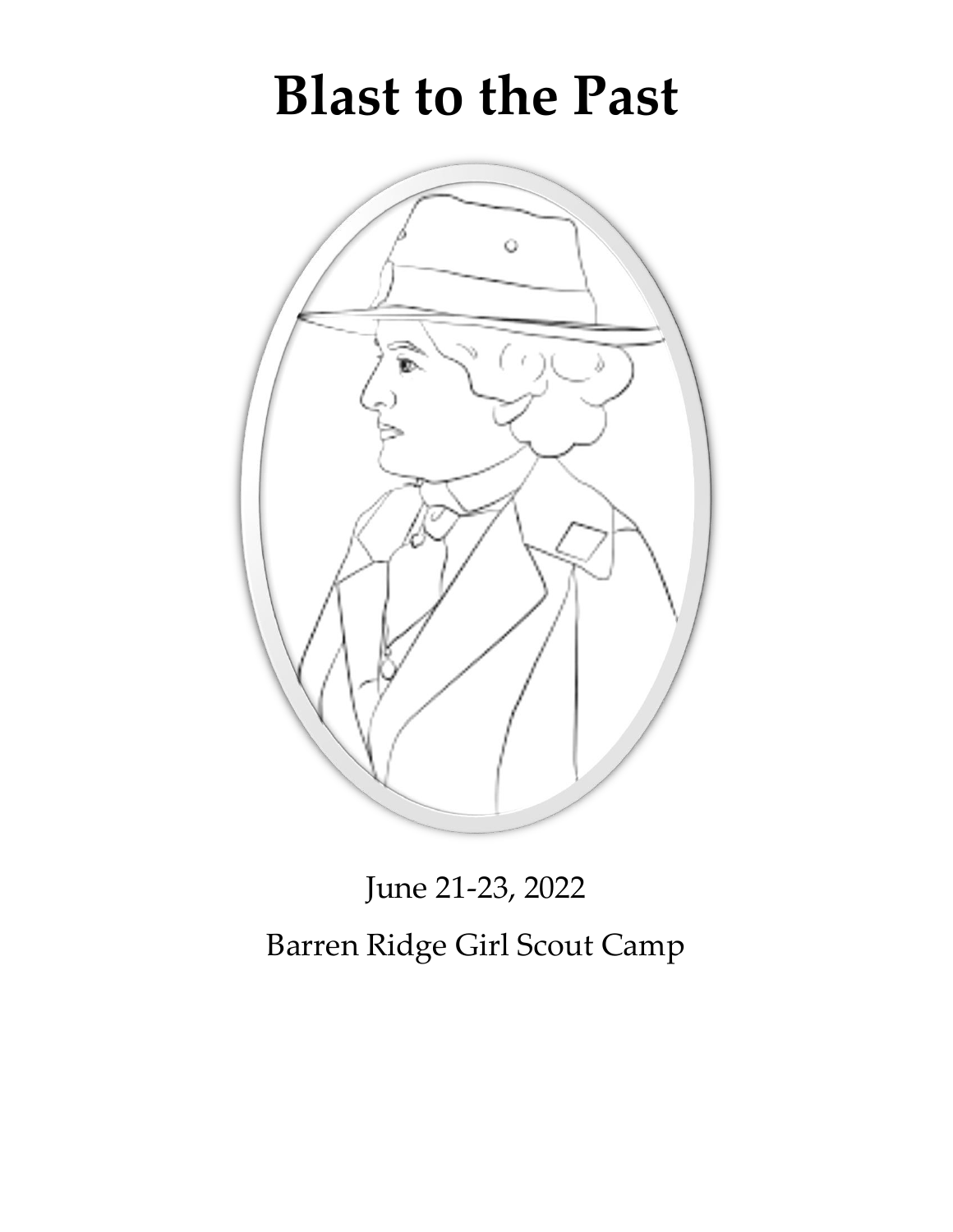# **Blast from the Past! Girl Scout Day Camp at Barren Ridge**

# **June 21 – 23, 2022**

# **Camper Schedule:**

Tuesday June  $21^{st}$ : 8:30 AM  $-$  5:00 PM Central Wednesday June 22<sup>nd</sup>: 8:30 PM – 5:00 PM Central Thursday, June 23rd: 8:30 AM – 9:00 PM Central

# **Camp Contacts:**

- Penny Stein Camp Director
	- o Phone: 270-404-6190
- Mellissa McKee Assistant Director / Registrar o Phone: 270-407-8669
- Kay Drury Business Manager
	- o Phone: 270-590-5013

# **Registration Deadline**: June 6, 2022\*

# **Deadline to use Kentuckiana Credits**: May 23, 2022

*\*\*Any registration received after June 6th cannot be guaranteed a t-shirt or opening\*\**

# **Please mail completed form with payment** (or note about payment arrangement) to:

Melissa McKee, Camp Registrar

934 V Comer Road

Gamaliel, KY 42140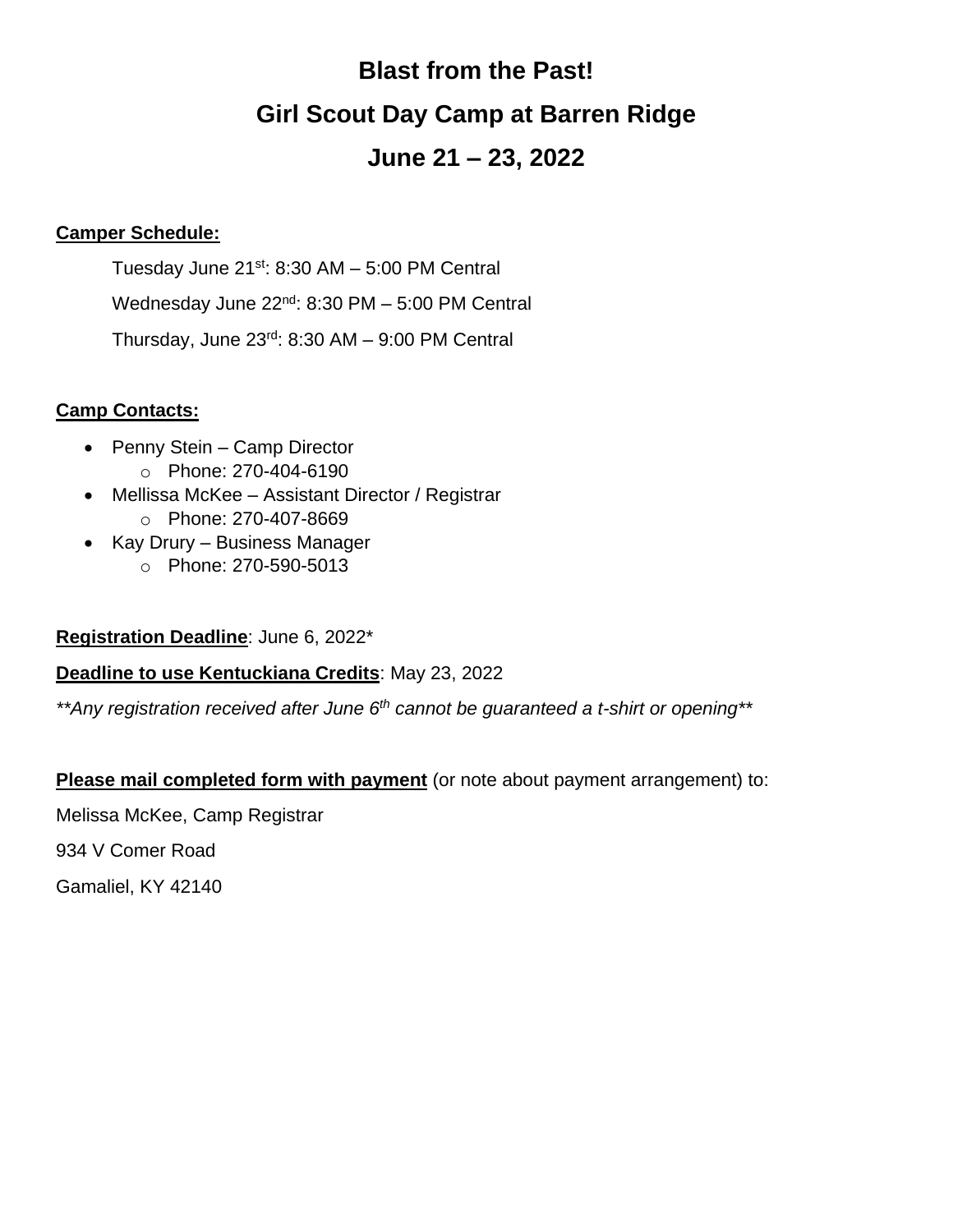#### **Do you have some time you can give to camp?**

This camp is staffed by *volunteers* who give their time freely so that all interested girls may attend camp. We are looking for adults to help provide this wonderful experience for girls. To accommodate all the girls who want to attend camp, lots of adults are needed. No previous experience is required! All volunteers receive training for their job and support from other adults.

#### **Volunteering at camp is a unique opportunity to positively impact your camper and have a great time doing it!** Volunteers are needed to work directly with units and also to offer special programs such as crafts, photography, environmental activities, and so on. In fact, almost any skill or interest you can share can probably be used!

#### **Help us protect you and your camper! Here at GSK, the health and safety of our girls is our top priority.**

All camp volunteers must be members of Girl Scouts and complete a criminal background check. To volunteer, please visit our website at [www.gskentuckiana.org/volunteer.](http://www.gskentuckiana.org/volunteer) Membership is \$25 and expires on September 30 of the current year. Once you complete your membership registration, you will receive an email with directions on how to submit your criminal background check. This background check costs \$8 and is good for three years.

#### **Who May Attend**

Any girl may attend camp; however, she must join Girl Scouts. Visit our website at [www.gskentuckiana.org/join.](http://www.gskentuckiana.org/join) Membership is \$40 and expires September 30 of the current year. However, if she is registering after May 1, we suggest taking advantage of the new Extended Year Membership! A girl can sign up to be a Girl Scout, pay \$50 and her membership will not expire until September 30 of the NEXT year. This saves the family \$30 and ensures her Girl Scout experience continues past camp!

#### **Financial Assistance**

Financial assistance is available to registered Girl Scouts through the Joyce Seymour Leadership Fund. Please visit [www.gskentuckiana.org/jslf](http://www.gskentuckiana.org/jslf) to complete the online application for a day camp scholarship.

#### **Refunds**

The camp registration fee may be refunded for a cancellation due to illness, family emergency, or relocation. Check with your camp registrar for details.

#### **Website**

More information about camps can be found on the GSK website: [www.gskentuckiana.org/daycamp.](http://www.gskentuckiana.org/daycamp)

#### **Resident Camp Fun!**

Resident camp is the heart and soul of the summer camp experience. Caring counselors guide girls to make life-long memories, new friends, and discover the pleasure of the outdoors. Girls will be challenged to try new things and will come back a more courageous and confident girl of character. Learn more at [www.gskentuckiana.org/residentcamp.](http://www.gskentuckiana.org/residentcamp)

Girl Scouts of Kentuckiana: [www.gskentuckiana.org](http://www.gskentuckiana.org/) - 888-771-5170